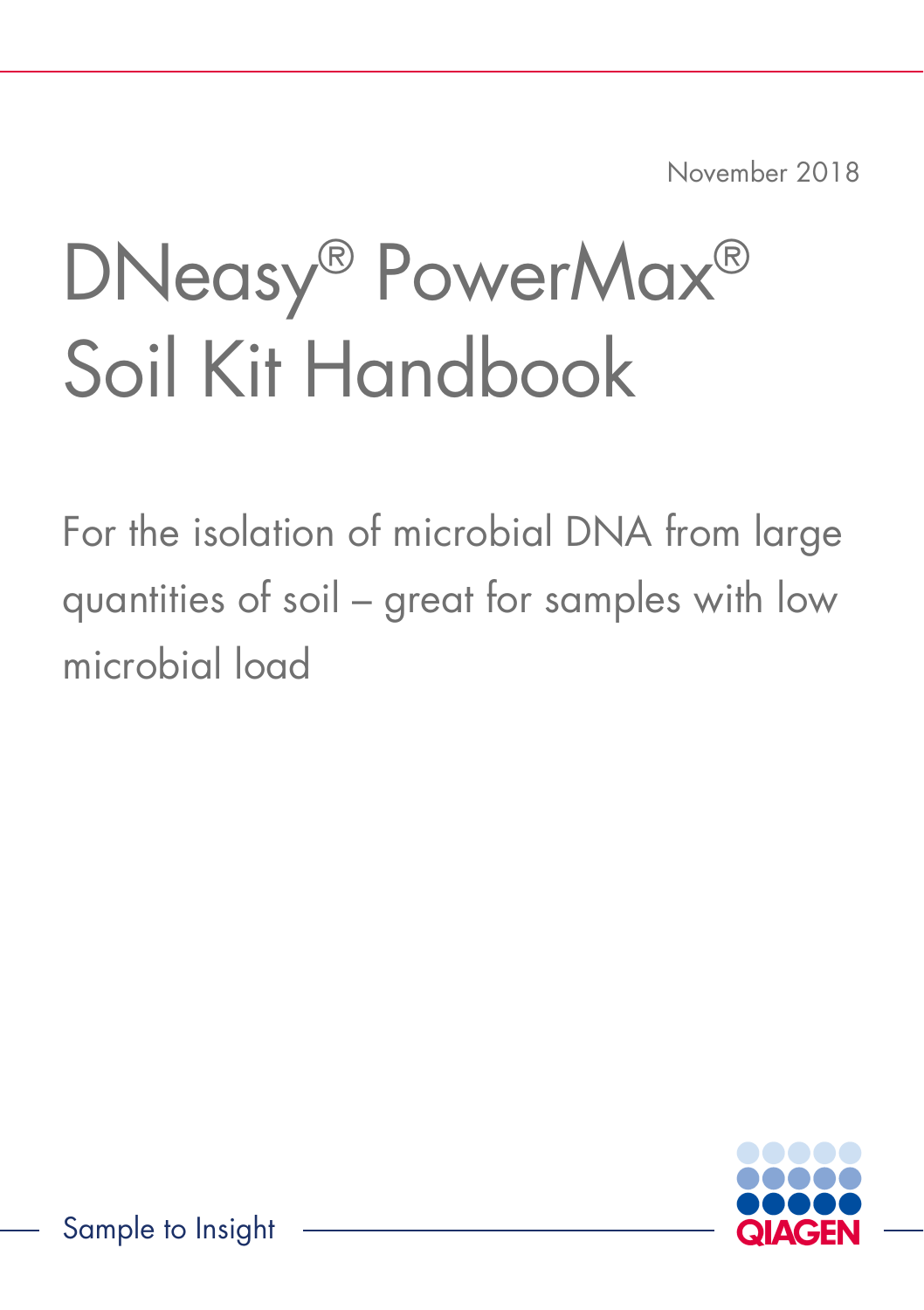### Contents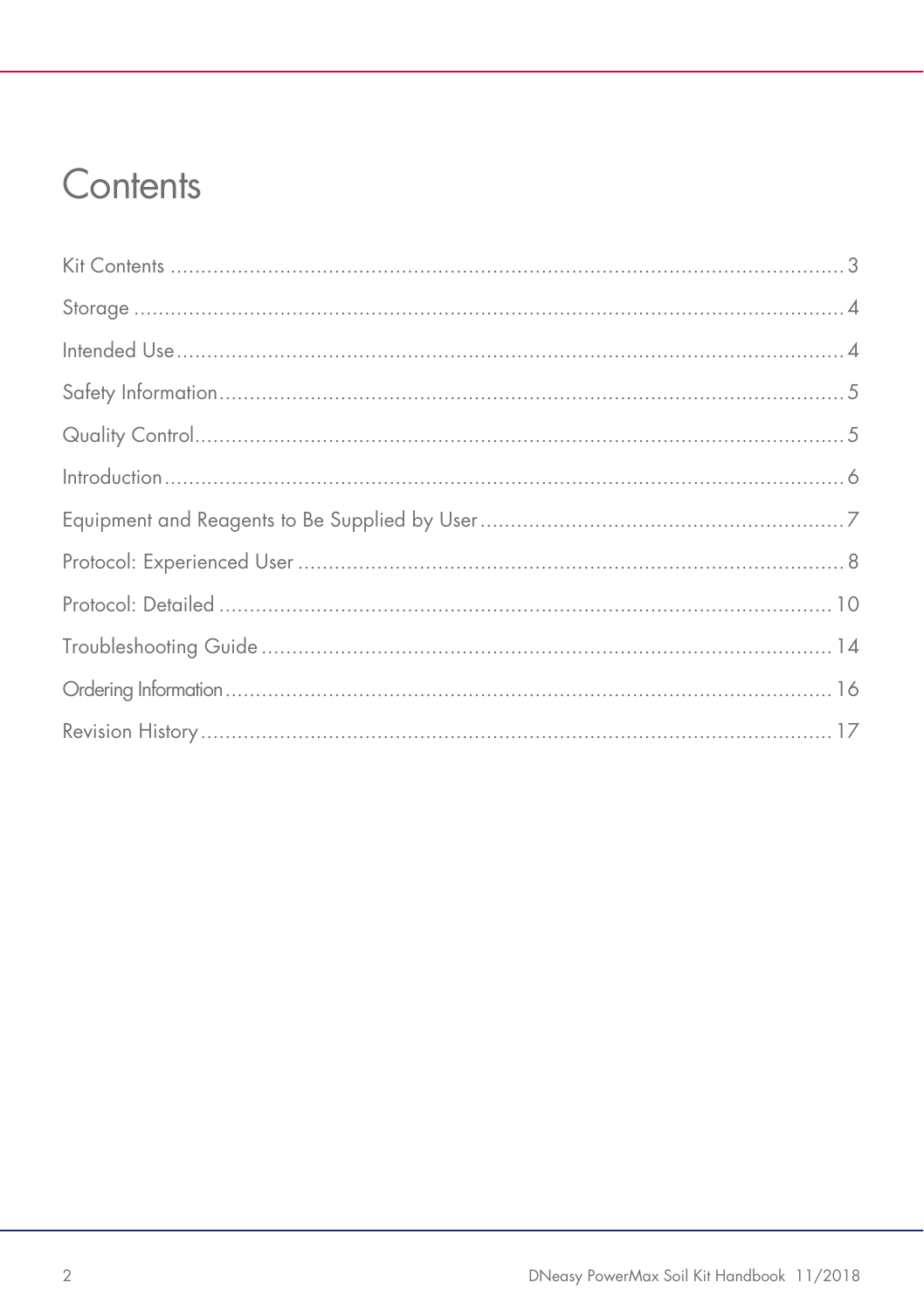### <span id="page-2-0"></span>Kit Contents

| <b>DNeasy PowerMax Soil Kit</b> | (10)              |
|---------------------------------|-------------------|
| Catalog no.                     | 12988-10          |
| Number of preps                 | 10                |
| <b>MB Maxi Spin Columns</b>     | 10                |
| PowerMax Bead Tubes             | 10                |
| PowerBead Solution              | 200 ml            |
| Solution C1                     | $2 \times 6.6$ ml |
| Solution C <sub>2</sub>         | $2 \times 28$ ml  |
| Solution C3                     | 44 ml             |
| Solution C4                     | 330 ml            |
| Solution C <sub>5</sub>         | $4 \times 30$ ml  |
| Solution C6                     | 66 ml             |
| Collection Tubes (50 ml)        | $5 \times 8$      |
| Quick Start Protocol            | 1                 |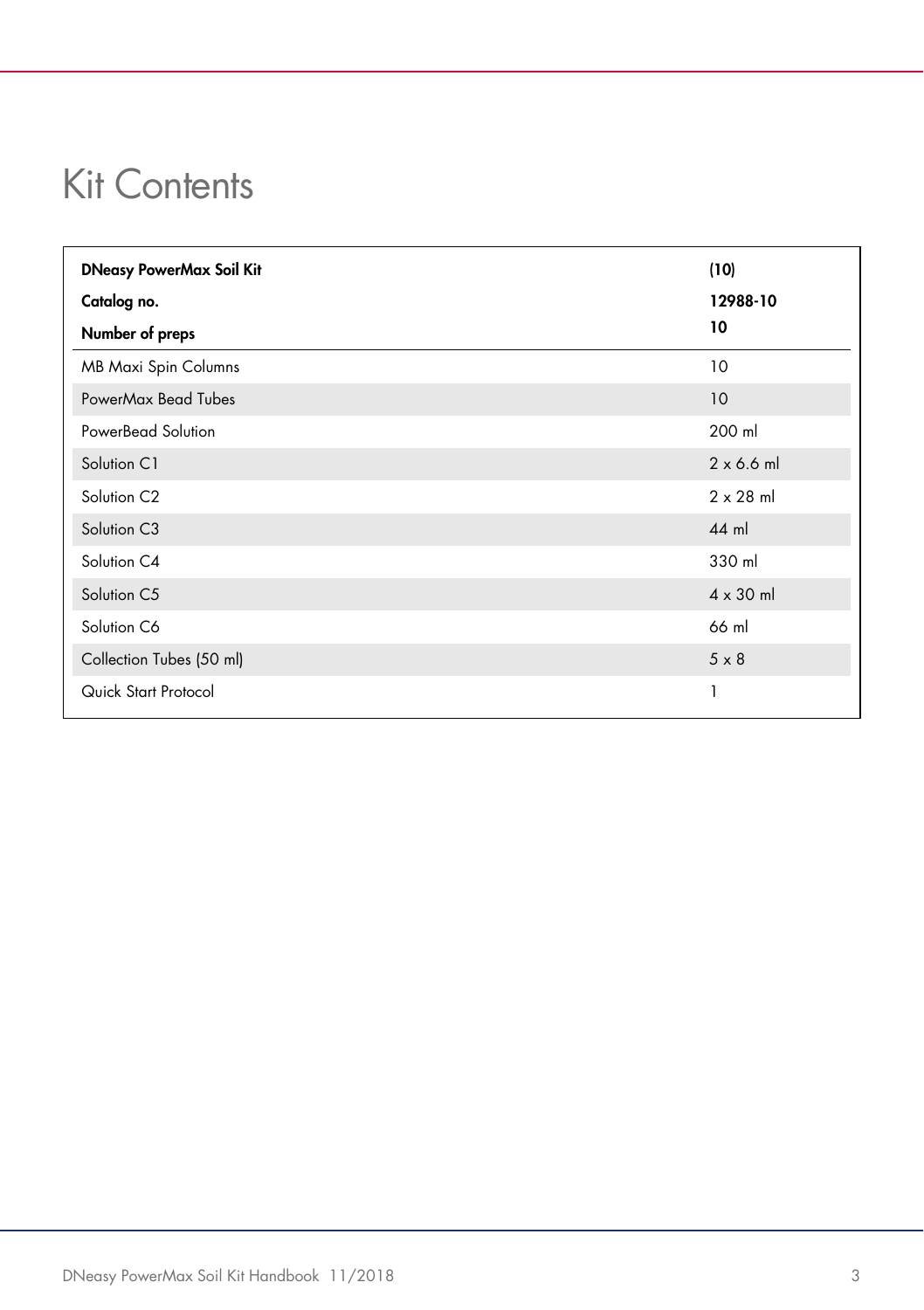### <span id="page-3-0"></span>Storage

The DNeasy PowerMax Soil Kit reagents and components can be stored at room temperature (15–25°C) until the expiration date printed on the box label.

### <span id="page-3-1"></span>Intended Use

All DNeasy products are intended for molecular biology applications. These products are not intended for the diagnosis, prevention or treatment of a disease.

All due care and attention should be exercised in the handling of the products. We recommend all users of QIAGEN products to adhere to the NIH guidelines that have been developed for recombinant DNA experiments, or to other applicable guidelines.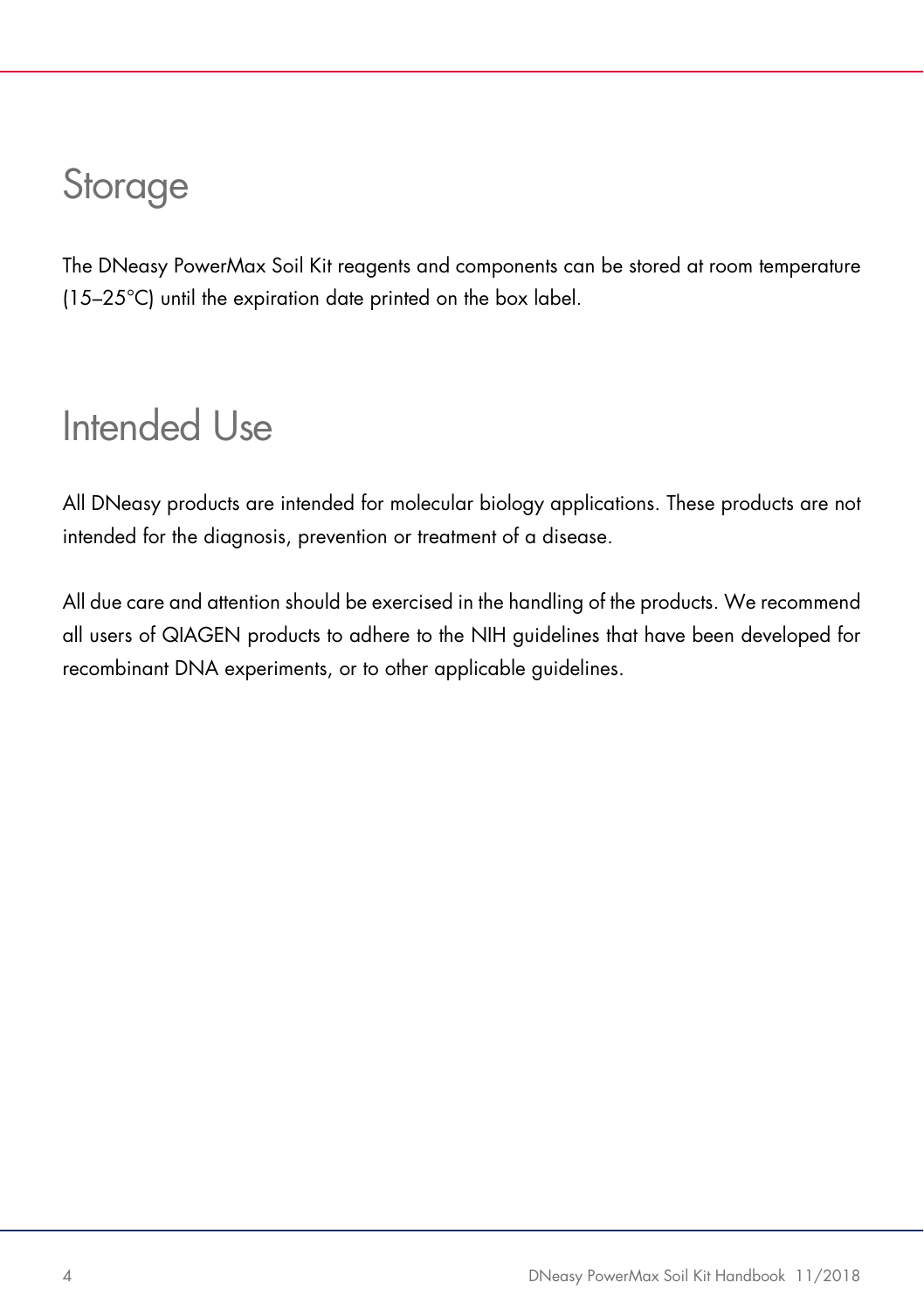## <span id="page-4-0"></span>Safety Information

When working with chemicals, always wear a suitable lab coat, disposable gloves and protective goggles. For more information, please consult the appropriate safety data sheets (SDSs). These are available online in convenient and compact PDF format at [www.qiagen.com/safety](https://www.qiagen.com/de/support/qa-qc-safety-data/safety-data-sheets/?akamai-feo=off) where you can find, view and print the SDS for each QIAGEN kit and kit component.





DO NOT add bleach or acidic solutions directly to the sample preparation waste.

PowerBead Solution and Solution C4 contain guanidine salts, which can form highly reactive compounds when combined with bleach. If liquid containing these buffers is spilt, clean with a suitable laboratory detergent and water. If the spilt liquid contains potentially infectious agents, clean the affected area first with laboratory detergent and water, and then with 1% (v/v) sodium hypochlorite.

# <span id="page-4-1"></span>Quality Control

In accordance with QIAGEN's ISO-certified Quality Management System, each lot of DNeasy PowerMax Soil Kits is tested against predetermined specifications to ensure consistent product quality.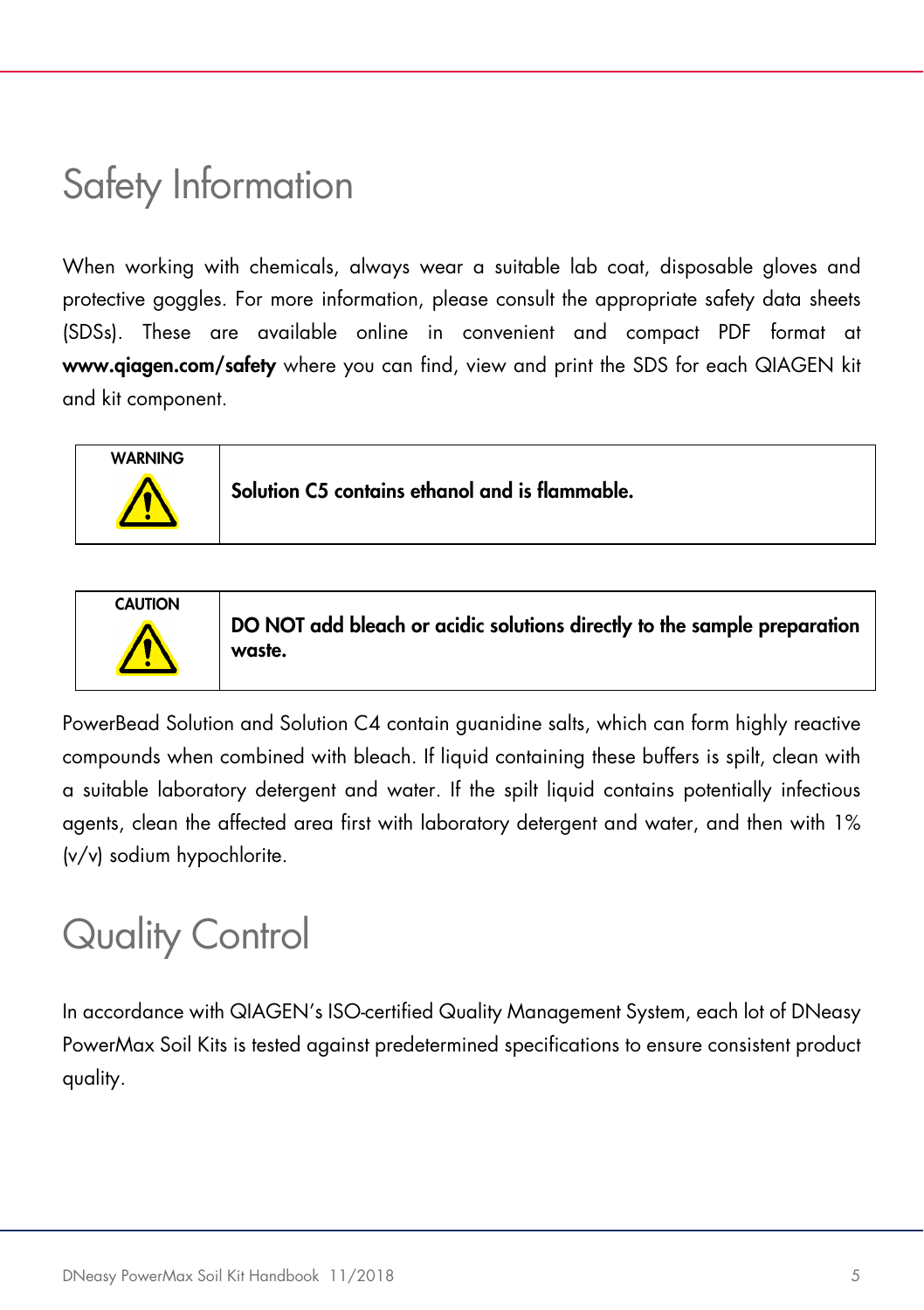### <span id="page-5-0"></span>Introduction

The DNeasy PowerMax Soil Kit comprises a novel and proprietary method for isolating genomic DNA from environmental samples using Inhibitor Removal Technology® (IRT). With this kit, it is possible to process samples that have proven difficult in the past due to high levels of humic-like substances. The isolated DNA has a high level of purity, which allows for successful PCR amplification from samples. Total DNA isolated from various soil types has been successfully amplified using PCR with primers specific for bacteria (Bacillus subtilis, Bacillus anthracis), fungi (yeast, mold) and actinomycetes (Streptomyces).

Using the DNeasy PowerMax Soil Kit, environmental samples are added to a bead beating tube with a kit-supplied proprietary buffer for rapid and thorough homogenization. Cell lysis and DNA exposure occurs by mechanical and chemical methods. Extracted genomic DNA is captured on a silica membrane in a spin column format. The DNA is washed and eluted from the membrane and is ready for PCR and other downstream applications.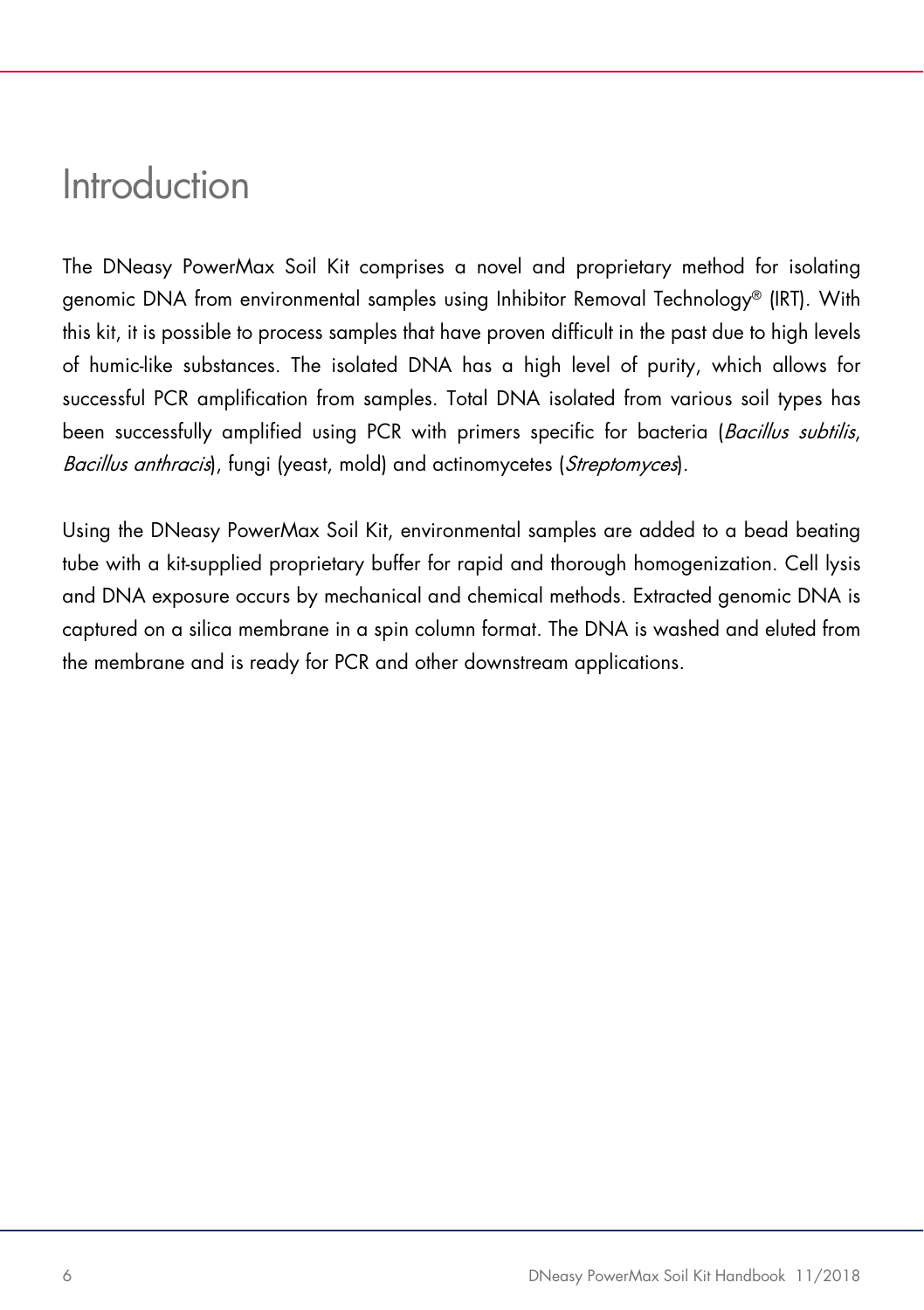## <span id="page-6-0"></span>Equipment and Reagents to Be Supplied by User

When working with chemicals, always wear a suitable lab coat, disposable gloves and protective goggles. For more information, consult the appropriate safety data sheets (SDSs) available from the product supplier.

- Centrifuge capable of spinning 50 ml tubes at 2500 x  $q$  using swing-out rotor (please see additional information below)
- Pipettes (1 ml and 10 ml)
- Vortex-Genie<sup>®</sup> 2 Vortex
- Vortex Adapter for 2 (50 ml) tubes (cat. no. 13000-V1-50)

#### **Centrifugation**

Centrifugation of MB Maxi Spin Columns is performed in 50 ml centrifuge tubes at 2500  $\times$  g. Please ensure that your centrifuge is equipped with a swing-out rotor able to reach the centrifugal force. Do not use a fixed-angle rotor. All centrifugation steps are carried out at room temperature (15–25°C).

Note: When placing the centrifuge tubes into the rotor buckets, make sure that lids of the tubes cannot touch each other during centrifugation. Failure to do so may cause tubes to break.

Note: Ensure that centrifuge tubes used can withstand the centrifugal forces required.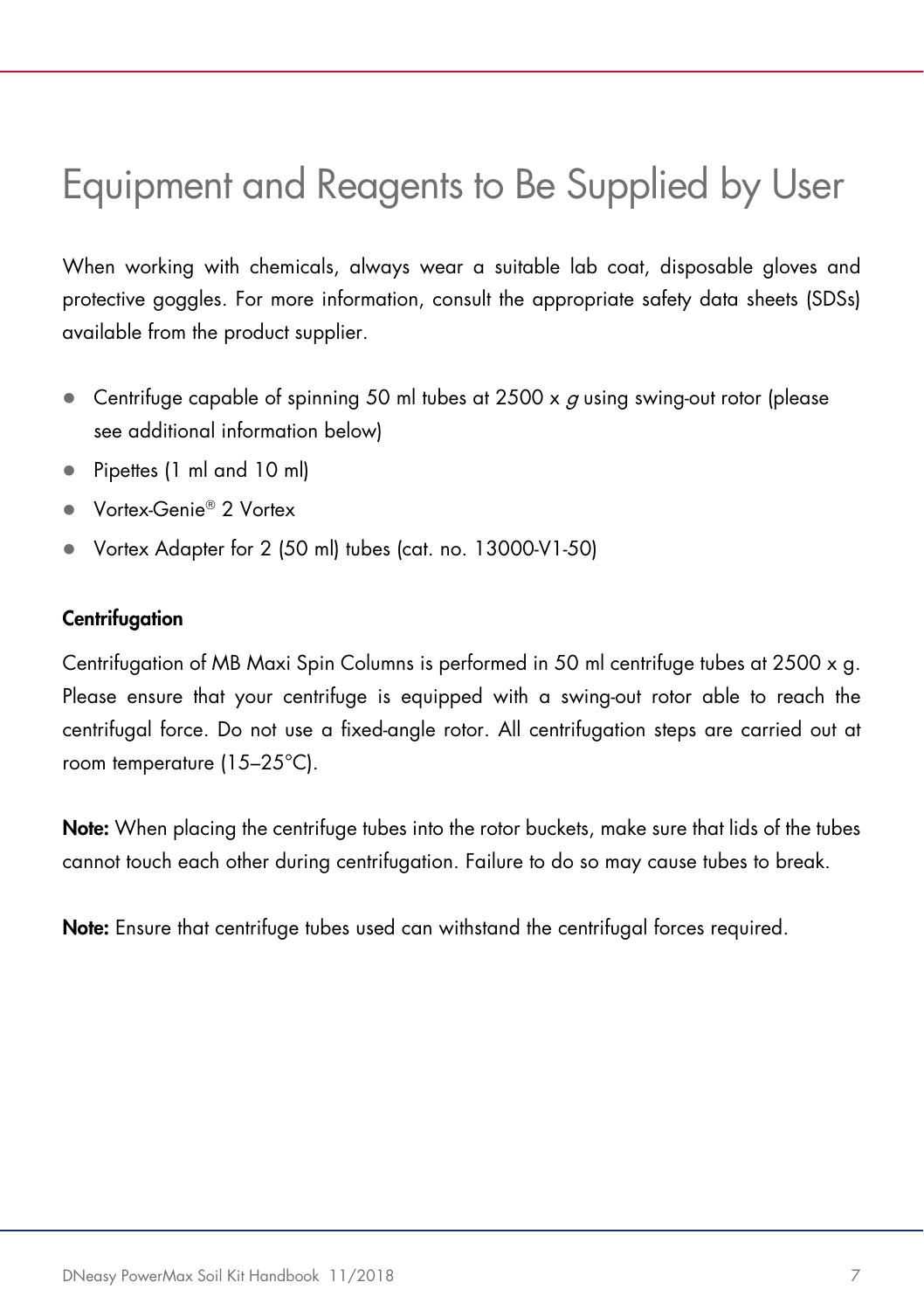### <span id="page-7-0"></span>Protocol: Experienced User

### Important points before starting

- Shake to mix Solution C4 before use.
- If Solution C1 has precipitated, heat at 60°C until precipitate dissolves.
- Please wear gloves at all times.

### Procedure

- 1. Add 15 ml of PowerBead Solution to a PowerMax Bead Tube.
- 2. Add up to 10 g of soil sample to the PowerMax Bead Tube containing PowerBead Solution. Vortex vigorously for 1 minute. Note: Refer to the Troubleshooting Guide before deciding on the amount of soil to process.
- 3. Add 1.2 ml of Solution C1 to the PowerMax Bead Tube and vortex vigorously for 30 seconds.
- 4. Place the PowerMax Bead Tube on a vortex adapter (cat. no. 13000-V1-50) and vortex for 10 minutes at the highest speed. Alternatively, place the tube in a shaking water bath set at 65°C and shake at maximum speed for 30 minutes.
- 5. Centrifuge at 2500 x  $g$  for 3 minutes at room temperature.
- 6. Transfer supernatant to a clean Collection Tube (provided). Note: The supernatant may still contain some soil particles and color.
- 7. Add 5 ml of Solution C2. Invert twice to mix. Incubate at 2–8°C for 10 minutes.
- 8. Centrifuge at 2500 x  $g$  for 4 minutes at room temperature.
- 9. Avoiding the pellet, transfer supernatant to a clean Collection Tube (provided).
- 10. Add 4 ml of Solution C3 and invert twice to mix. Incubate at 2–8°C for 10 minutes.
- 11. Centrifuge at 2500 x  $g$  for 4 minutes at room temperature.
- 12. Avoiding the pellet, transfer supernatant to a clean Collection Tube (provided).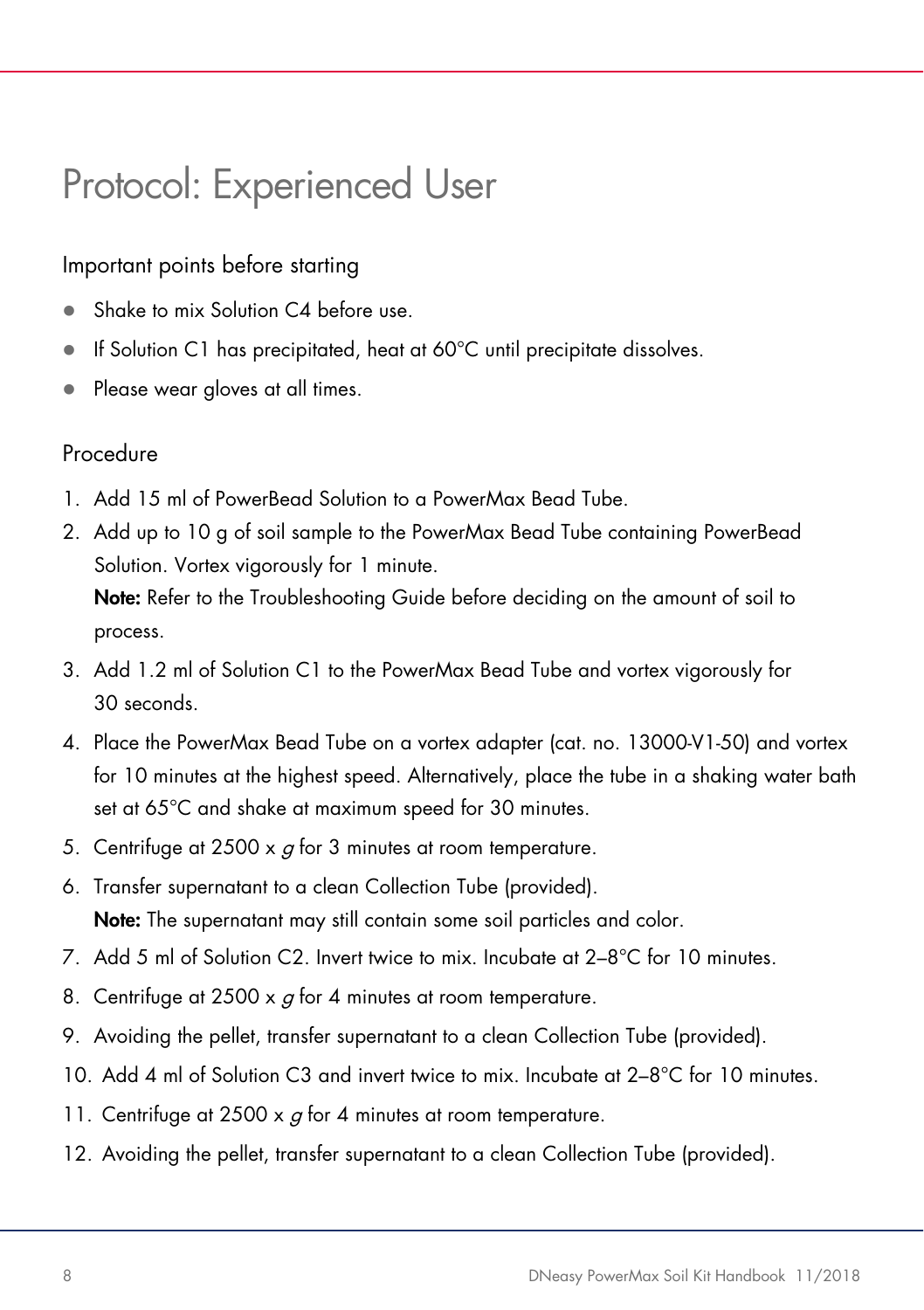- 13. Shake to mix Solution C4. Add 30 ml of Solution C4 to supernatant and invert twice.
- 14. Fill an MB Maxi Spin Column with the solution from Step 13.
- 15. Centrifuge at 2500  $\times$  g for 2 minutes at room temperature. Discard the flow-through and add a second volume of supernatant to the same MB Maxi Spin Column and centrifuge again at 2500  $\times$  g for 2 minutes at room temperature. Discard the flow-through. Repeat until the entire volume has been processed. This will take up to 4 total spins.
- 16. Add 10 ml of Solution C5. Centrifuge at  $2500 \times g$  for 3 minutes at room temperature. Discard the flow-through.
- 17. Centrifuge at  $2500 \times a$  for 5 minutes at room temperature.
- 18. Carefully place the MB Maxi Spin Column in a new Collection Tube (provided). Avoid splashing Solution C5 onto the column.
- 19. Add 5 ml of sterile Solution C6 to the center of MB Maxi Spin Column membrane and centrifuge at  $2500 \times q$  for 3 minutes at room temperature.
- 20. Discard the MB Spin Column. The DNA is now ready for downstream applications. Note: We recommend storing DNA frozen  $(-20^{\circ}C)$  to  $-80^{\circ}C$  as Solution C6 does not contain EDTA.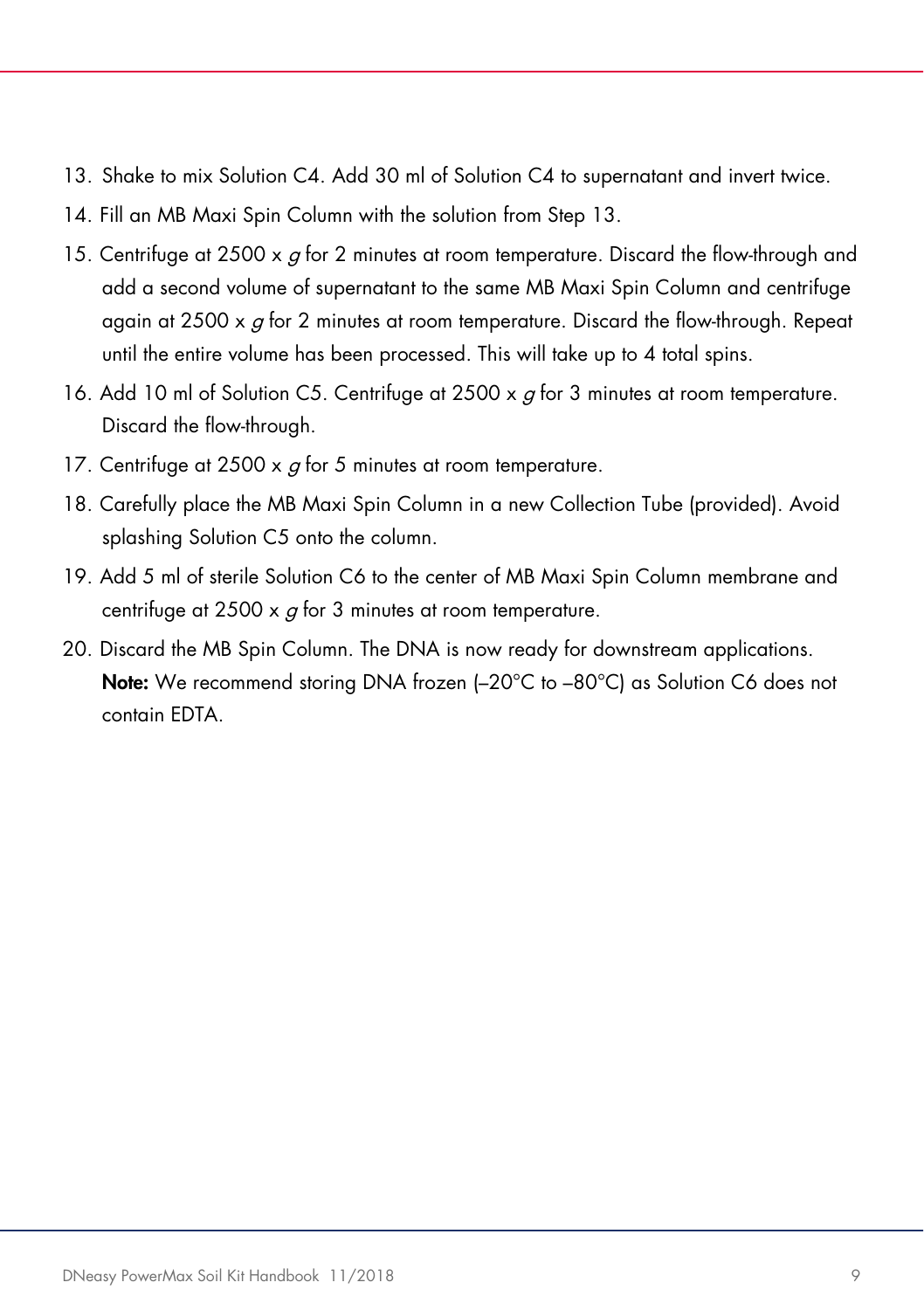### <span id="page-9-0"></span>Protocol: Detailed

Important points before starting

- Shake to mix Solution C4 before use.
- If Solution C1 has precipitated, heat at 60°C until precipitate dissolves.
- Please wear gloves at all times.

### Procedure

- 1. Add 15 ml of PowerBead Solution to a PowerMax Bead Tube.
- 2. Add up to 10 g of soil sample to the PowerMax Bead Tube containing PowerBead Solution. Vortex vigorously for 1 minute.

Note: Please refer to the Troubleshooting Guide before deciding on the amount of soil to process. After your sample has been loaded into the PowerMax Bead Tube, the next step is homogenization and lysis. The PowerMax Bead Tube contains a buffer that will (a) help disperse the soil particles, (b) begin to dissolve humic acids and (c) protect nucleic acids from degradation. Vortexing mixes the components in the PowerMax Bead Tube and begins to disperse the sample in the solution.

3. Add 1.2 ml of Solution C1 to the PowerMax Bead Tube and vortex vigorously for 30 seconds.

Note: Solution C1 contains SDS and other disruption agents required for complete cell lysis. In addition to aiding in cell lysis, SDS is an anionic detergent that breaks down fatty acids and lipids associated with the cell membrane of several organisms.

4. Place the PowerMax Bead Tube on a vortex adapter (cat. no. 13000-V1-50) and vortex for 10 minutes at the highest speed. Alternatively, place the tube in a shaking water bath set at 65°C and shake at maximum speed for 30 minutes.

Note: Vortexing is critical for complete homogenization and cell lysis. Cells are lysed by a combination of chemical agents from steps 1–2 and mechanical shaking introduced at this step. By randomly shaking the beads in the presence of disruption agents, collision of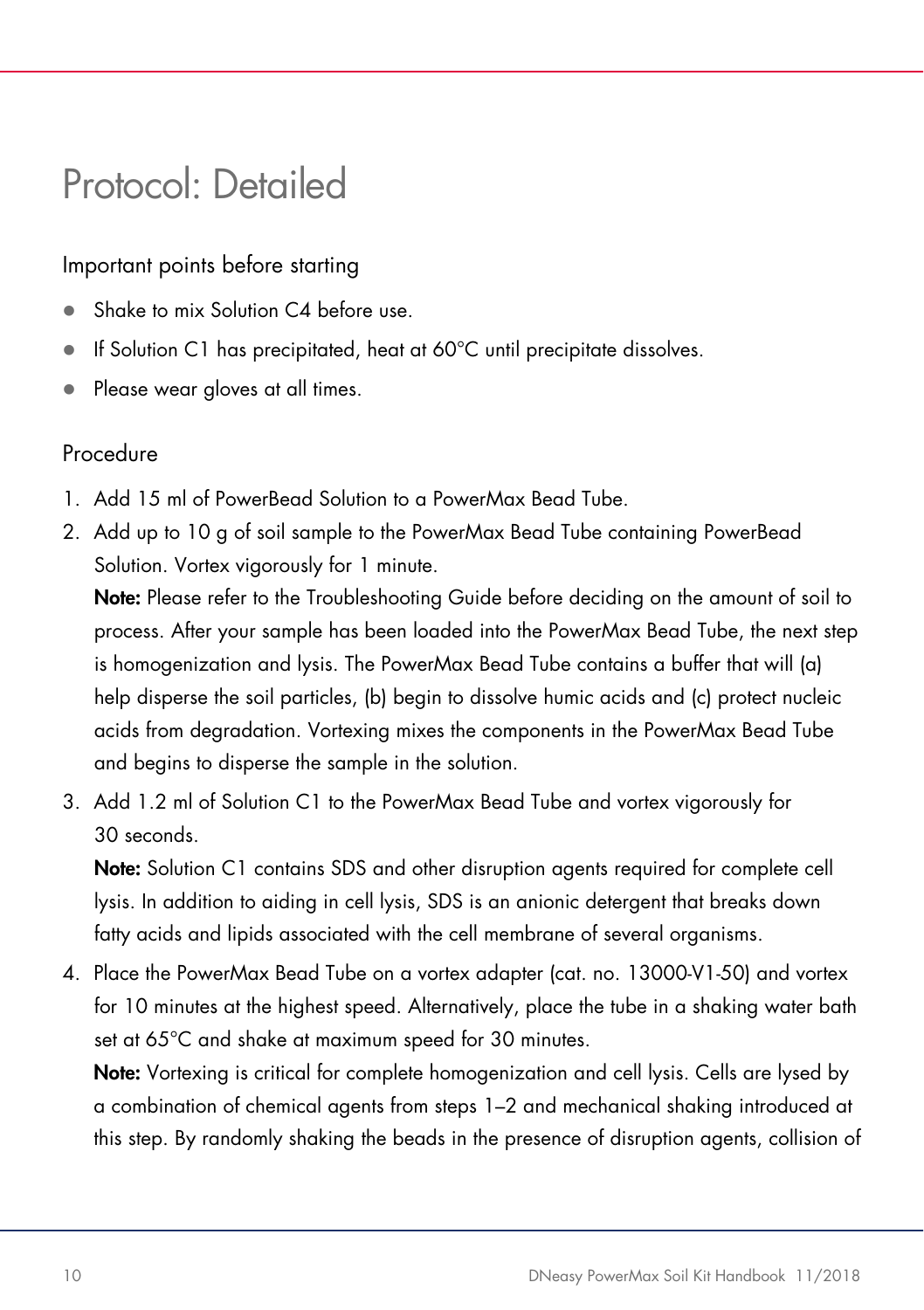the beads with microbial cells will cause the cells to break open. Use of the vortex adapter will maximize homogenization, which can lead to higher DNA yields. Avoid using tape, which can become loose and result in reduced homogenization efficiency, inconsistent results and reduced yields.

- 5. Centrifuge at 2500  $\times$  g for 3 minutes at room temperature.
- 6. Transfer supernatant to a clean Collection Tube (provided). Note: The supernatant may still contain some soil particles and color. The presence of carry-over soil or a dark color in the mixture is expected for many soil types at this step. Subsequent steps in the protocol will remove both carry-over soil and coloration.
- 7. Add 5 ml of Solution C2. Invert twice to mix. Incubate at 2–8°C for 10 minutes. Note: Solution C2 is patented IRT. It contains a reagent that can precipitate non-DNA organic and inorganic material, including humic substances, cell debris and proteins. It is important to remove contaminating organic and inorganic matter that may reduce DNA purity and inhibit downstream DNA applications.
- 8. Centrifuge at  $2500 \times g$  for 4 minutes at room temperature.
- 9. Avoiding the pellet, transfer the supernatant to a clean Collection Tube (provided). Note: The pellet at this point contains non-DNA organic and inorganic material including humic acid, cell debris and proteins. For best DNA yields and quality, avoid transferring any of the pellet.
- 10. Add 4 ml of Solution C3 and invert twice to mix. Incubate at 2–8°C for 10 minutes. Note: Solution C3 has IRT and is a second reagent to precipitate additional non-DNA organic and inorganic material including humic acid, cell debris and proteins. It is important to remove contaminating organic and inorganic matter that may reduce DNA purity and inhibit downstream DNA applications.
- 11. Centrifuge the tubes at 2500 x  $q$  for 4 minutes at room temperature.
- 12. Avoiding the pellet, transfer supernatant to a clean Collection Tube (provided). Note: The pellet contains additional non-DNA organic and inorganic material including humic acid, cell debris and proteins. For the best DNA yield and quality, avoid transferring any of the pellet.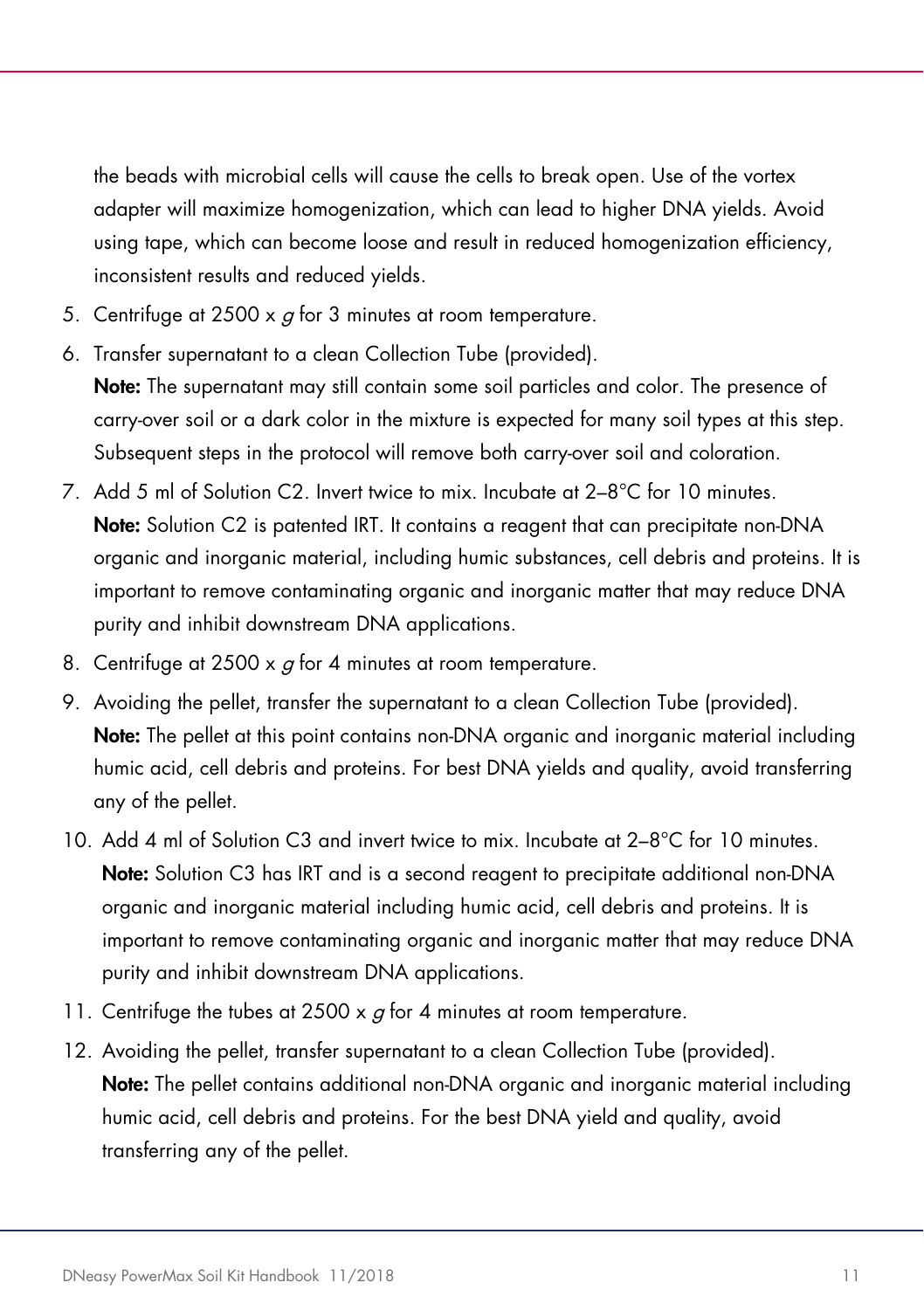- 13. Shake to mix Solution C4. Add 30 ml of Solution C4 to supernatant and invert twice. Note: Solution C4 is a high-concentration salt solution. Since DNA binds tightly to silica at high salt concentrations, this will adjust the DNA solution salt concentrations to allow binding of DNA, but not non-DNA organic and inorganic material that may still be present at low levels, to the MB Spin Columns.
- 14. Fill an MB Maxi Spin Column with the solution from Step 13.
- 15. Centrifuge at 2500  $\times$  g for 2 minutes at room temperature. Discard the flow-through and add a second volume of supernatant to the same MB Maxi Spin Column and centrifuge again at  $2500 \times g$  for 2 minutes at room temperature. Discard the flow-through. Repeat until entire volume has been processed. This will take up to 4 total spins. Note: DNA is selectively bound to the silica membrane in the MB Maxi Spin Column device in the high salt solution. Contaminants pass through the filter membrane, leaving only DNA bound to the membrane.
- 16. Add 10 ml of Solution C5. Centrifuge at  $2500 \times g$  for 3 minutes at room temperature. Discard the flow-through.

Note: Solution C5 is an ethanol-based wash solution used to further clean the DNA that is bound to the silica filter membrane in the MB Maxi Spin Column. This wash solution removes residual salt, humic acid, and other contaminants while allowing the DNA to stay bound to the silica membrane.

17. Centrifuge at  $2500 \times a$  for 5 minutes at room temperature.

Note: The second spin removes residual Solution C5 (ethanol wash solution). It is critical to remove all traces of wash solution because the ethanol in Solution C5 can interfere with many downstream DNA applications such as PCR, restriction digests and gel electrophoresis.

18. Carefully place the MB Maxi Spin Column in a new Collection Tube (provided). Avoid splashing Solution C5 onto the column.

19. Add 5 ml of sterile Solution C6 to the center of MB Maxi Spin Column membrane and centrifuge at  $2500 \times g$  for 3 minutes at room temperature. Note: Placing the Solution C6 (sterile elution buffer) in the center of the small white membrane will make sure the entire membrane is wet. This will result in a more efficient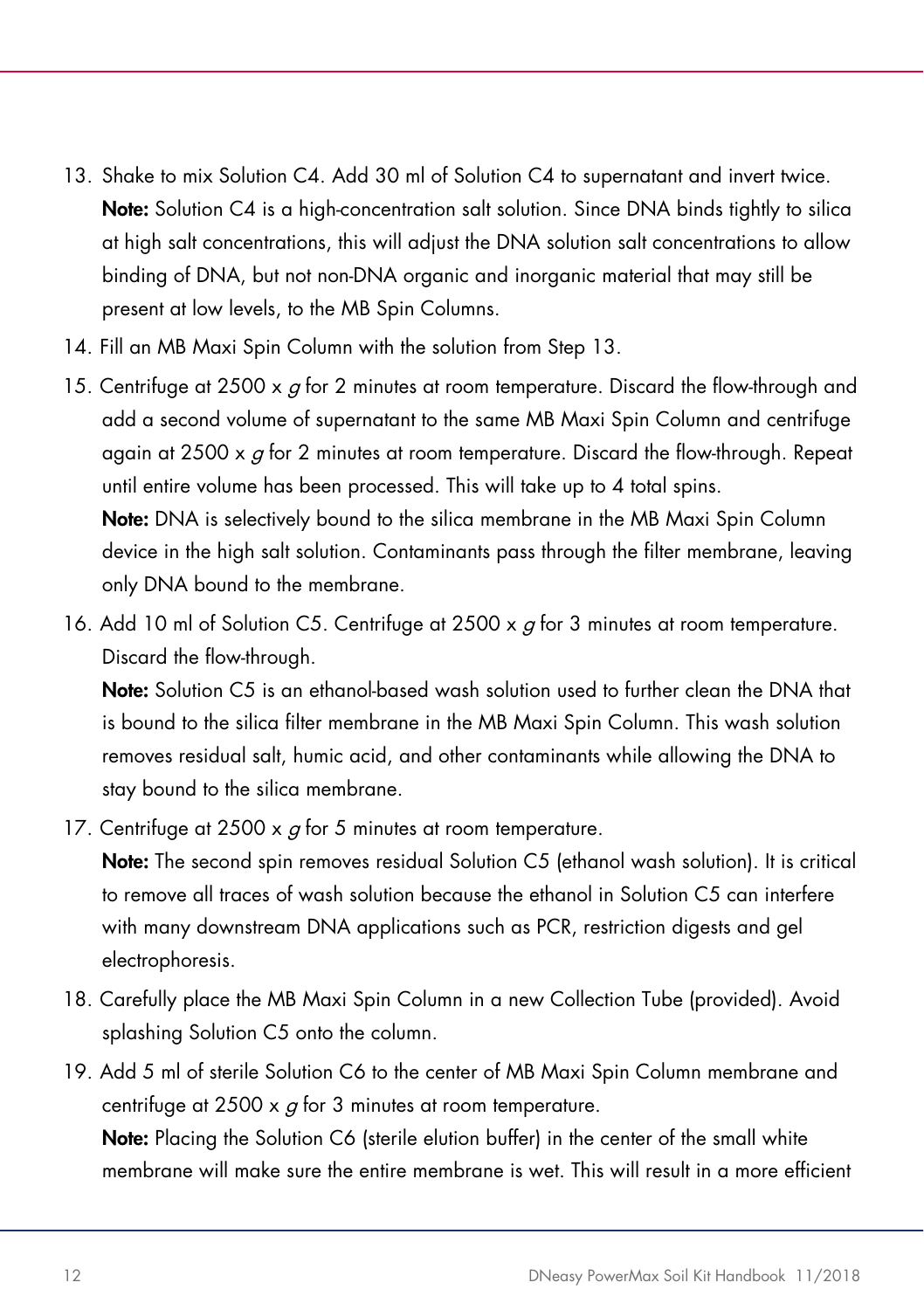and complete release of the DNA from the silica MB Maxi Spin Column membrane. As Solution C6 passes through the silica membrane, DNA that was bound in the presence of high salt is selectively released by Solution C6 (10 mM Tris), which lacks salt. Alternatively, you can use sterile DNA-free PCR-grade water for this step (cat. no. 17000-10).

20. Discard the MB Maxi Spin Column. The DNA is now ready for downstream applications.

Note: We recommend storing DNA frozen (-20°C to -80°C) as Solution C6 does not contain EDTA.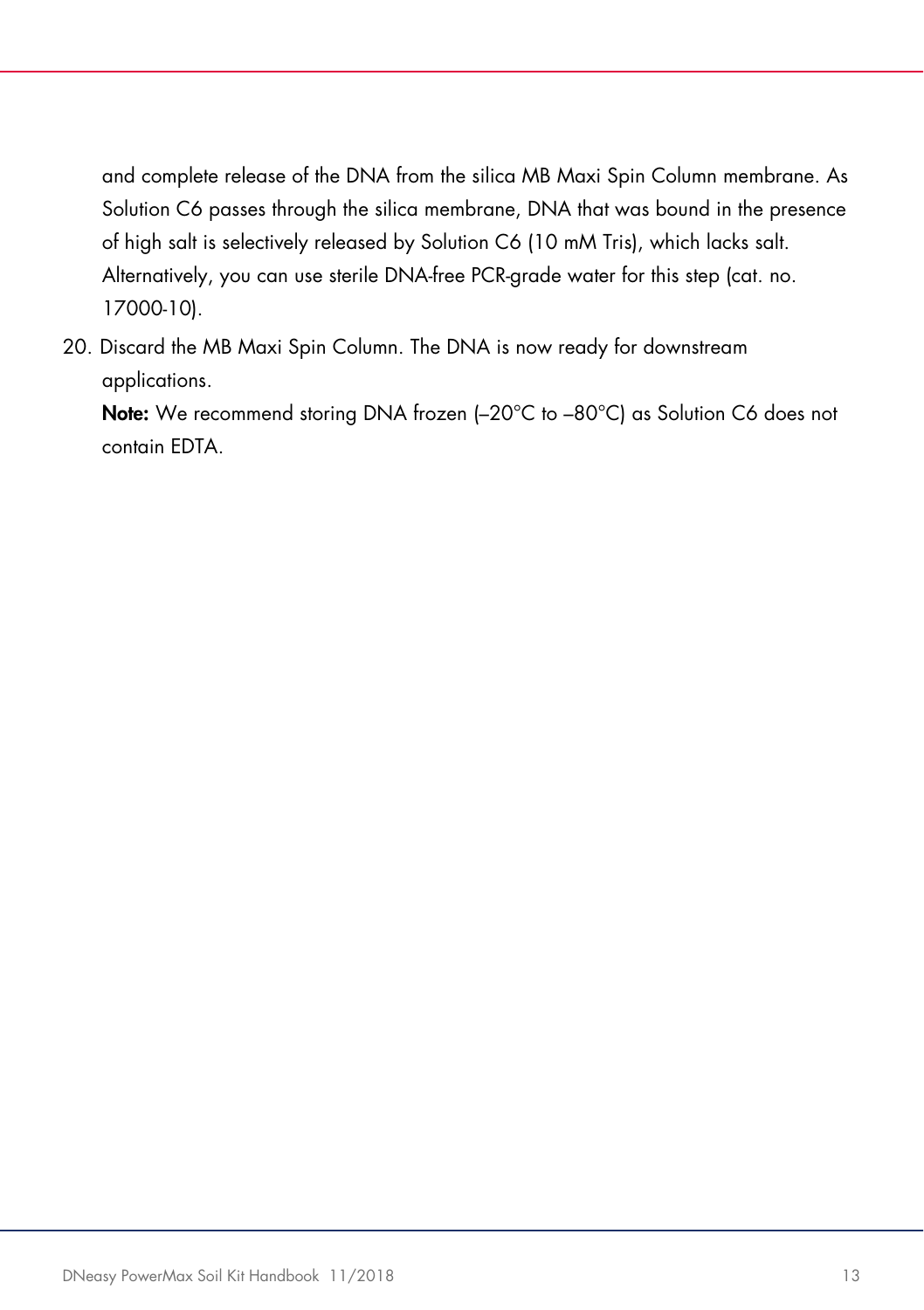### <span id="page-13-0"></span>Troubleshooting Guide

This troubleshooting guide may be helpful in solving any problems that may arise. For more information, see also the Frequently Asked Questions page at our Technical Support Center: [www.qiagen.com/FAQ/FAQList.aspx](https://www.qiagen.com/de/support/faqs/?akamai-feo=off). The scientists in QIAGEN Technical Services are always happy to answer any questions you may have about either the information and/or protocols in this handbook or sample and assay technologies (for contact information, visit [www.qiagen.com](https://www.qiagen.com/us/)).

|            |                                                | <b>Comments and suggestions</b>                                                                                                                                                                                                                                                                                                                                                                                                                                                                                                                          |  |  |  |
|------------|------------------------------------------------|----------------------------------------------------------------------------------------------------------------------------------------------------------------------------------------------------------------------------------------------------------------------------------------------------------------------------------------------------------------------------------------------------------------------------------------------------------------------------------------------------------------------------------------------------------|--|--|--|
|            | Soil processing                                |                                                                                                                                                                                                                                                                                                                                                                                                                                                                                                                                                          |  |  |  |
| a)         | Amount of soil to<br>process                   | The amount of soil to process will depend on the soil type. The typical amount<br>recommended is 5 g, although dry soils may require less starting material<br>(1 g) and wet soils may require more (up to 10 g). For mulch and potting<br>mixtures, we recommend up to 2.5 g and for composts up to 5.0 g. Up to<br>10 g of sandy soil may be processed.                                                                                                                                                                                                |  |  |  |
| <b>DNA</b> |                                                |                                                                                                                                                                                                                                                                                                                                                                                                                                                                                                                                                          |  |  |  |
| a)         | DNA does not amplify                           | Check DNA yield by gel electrophoresis and spectrophotometer reading.<br>Template is typically added to 10 ng per reaction, although more or less may<br>be needed depending on the reaction conditions, enzyme activity and copy<br>number of the target sequence.                                                                                                                                                                                                                                                                                      |  |  |  |
|            |                                                | If DNA will does not amplify after altering the amount of template in the<br>reaction, then PCR optimization (changing reaction conditions and primer<br>choice) may be needed.                                                                                                                                                                                                                                                                                                                                                                          |  |  |  |
| b)         | Concentrating eluted<br><b>DNA</b>             | The final volume of eluted DNA will be 5 ml. The DNA may be concentrated<br>by adding 0.2 ml of 5 M NaCl and inverting 3–5 times to mix. Next, add<br>10.4 ml of 100% cold ethanol and invert 3-5 times to mix. Centrifuge at<br>2500 x $g$ for 5 minutes at room temperature. Decant all liquid (If sterile DNA<br>is desired, wash the DNA pellet with 70% cold ethanol. Be sure not to disturb<br>the pellet.) Remove residual ethanol in a speed vac, a dessicator or air dry.<br>Resuspend precipitated DNA in sterile water or sterile 10 mM Tris. |  |  |  |
| c)         | DNA floats out of a well<br>when loading a gel | This usually occurs because residual Solution C5 remains in the final sample.<br>Prevent this by being careful in step 16 and not transferring liquid onto the<br>bottom of the spin filter basket. Ethanol precipitation (described in<br>"Concentrating eluted DNA") is the best way to remove residual Solution C5.                                                                                                                                                                                                                                   |  |  |  |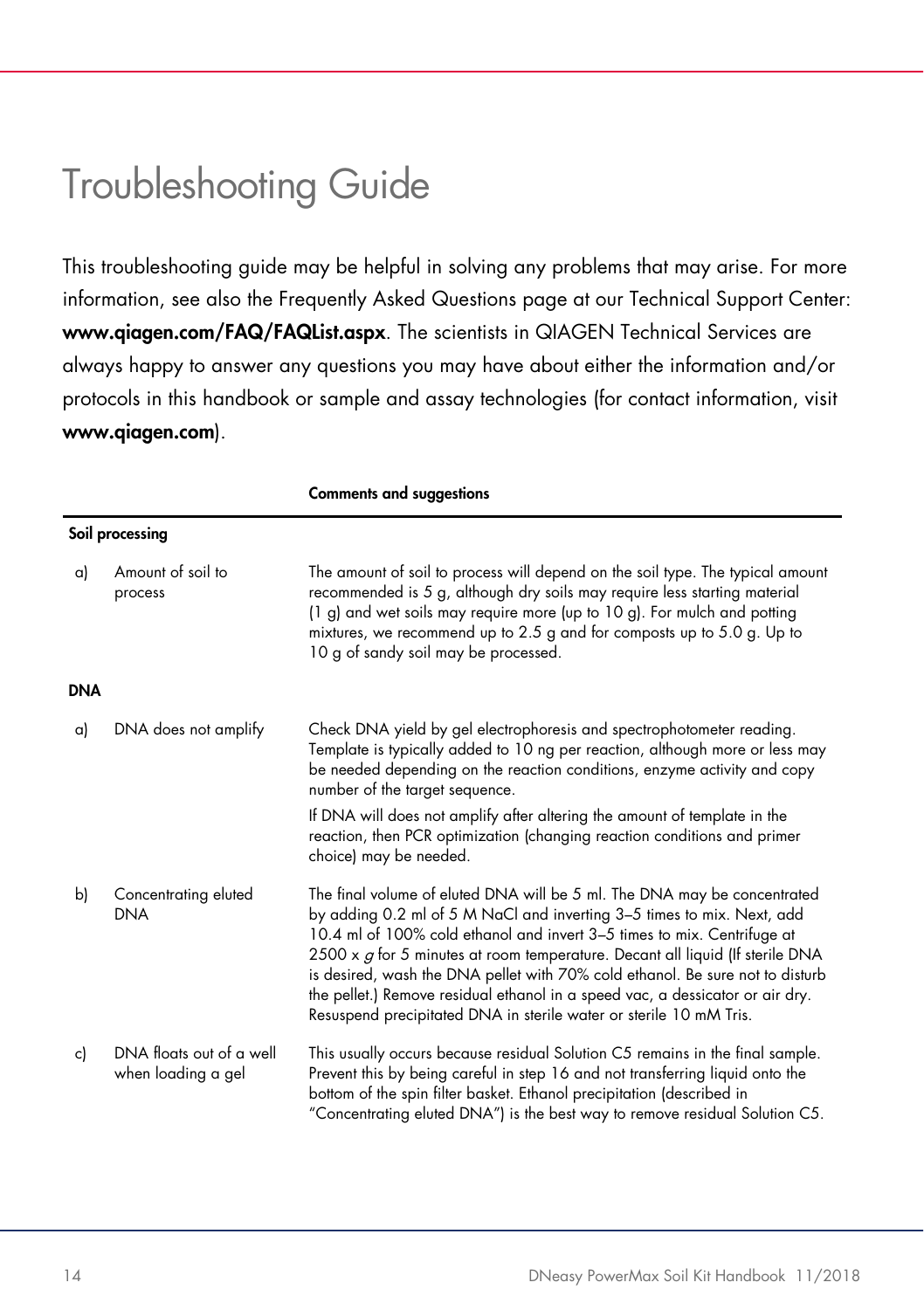#### Comments and suggestions

d) Storing DNA DNA is eluted in Solution C6 (10 mM Tris) and must be stored at –20°C to –-80°C to prevent degradation. DNA can be eluted in TE without loss, but the EDTA may inhibit downstream reactions such as PCR and automated sequencing. DNA may also be eluted with sterile DNA-free PCR grade water and the stored at –70°C.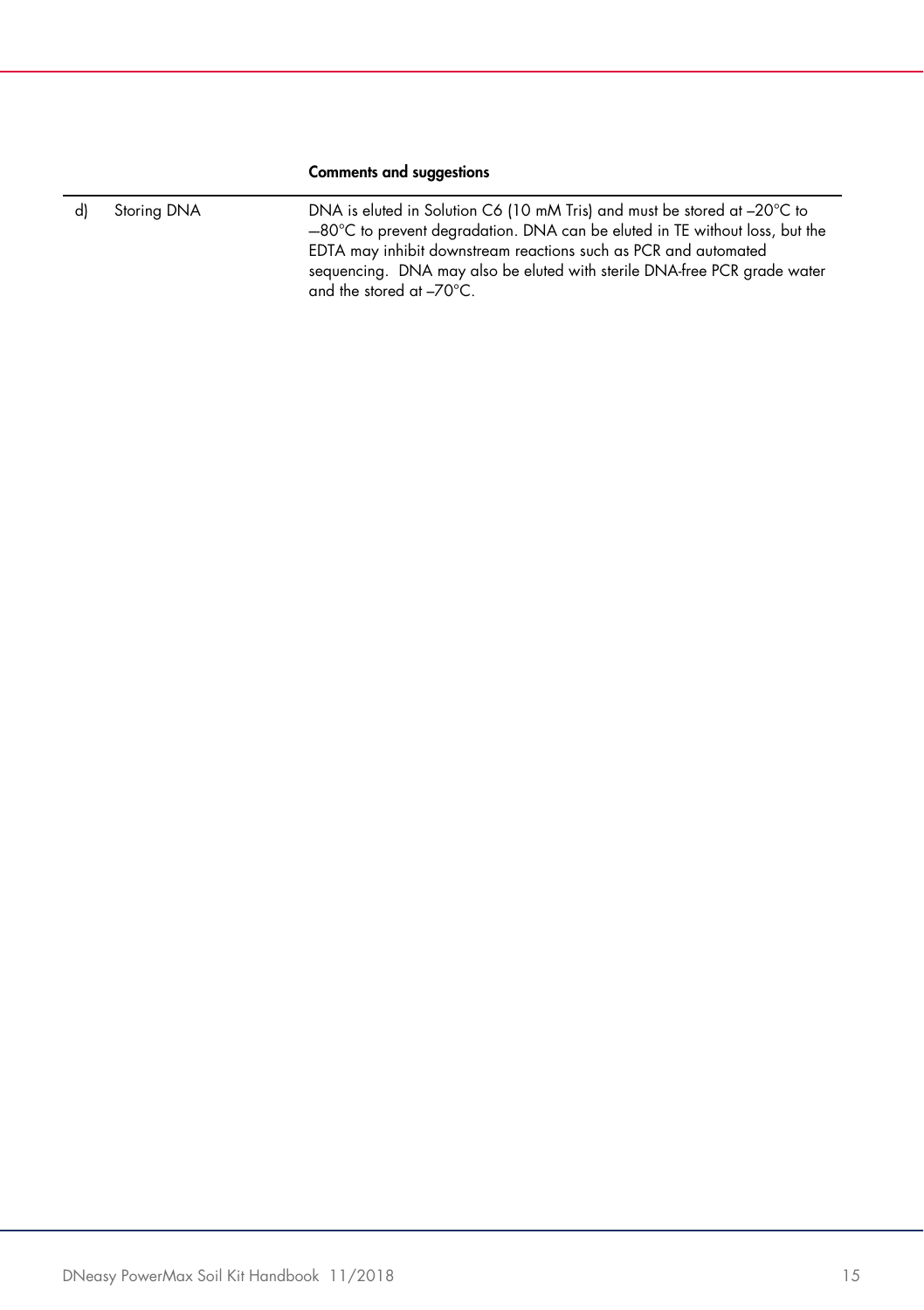# <span id="page-15-0"></span>Ordering Information

| Product                                         | <b>Contents</b>                                                                                                      | Cat. no.    |
|-------------------------------------------------|----------------------------------------------------------------------------------------------------------------------|-------------|
| DNeasy PowerMax Soil Kit (10)                   | For 10 preps: Isolate microbial DNA<br>from large quantities of soil; great<br>for samples with low microbial load   | 12988-10    |
| DNeasy PowerSoil® Kit (50)                      | For 50 preps: Isolate microbial<br>genomic DNA from all soil types                                                   | 12888-50    |
| DNeasy PowerSoil Kit (100)                      | For 100 preps: Isolate microbial<br>genomic DNA from all soil types                                                  | 12888-100   |
| DNeasy PowerSoil HTP 96<br>Kit (384)            | For 4 x 96 preps: High-throughput<br>isolation of DNA from soil samples<br>in less than one day                      | 12955-4     |
| DNeasy PowerLyzer® PowerSoil<br>Kit (50)        | For 50 preps: Isolate DNA from<br>tough soil microbes; optimized for<br>use with bead-based homogenizers             | 12855-50    |
| <b>DNeasy PowerLyzer PowerSoil</b><br>Kit (100) | For 100 preps: Isolate DNA from<br>tough soil microbes; optimized for<br>use with bead-based homogenizers            | 12855-100   |
| <b>Related Products</b>                         |                                                                                                                      |             |
| RNeasy® PowerSoil Total RNA<br>Kit (25)         | For 25 preps: Isolate high-quality<br>total RNA from all soil types                                                  | 12866-25    |
| MagAttract® PowerSoil DNA<br>KF Kit (384)       | For 384 preps: Hands-free isolation<br>of DNA from soil using automated<br>processing and liquid handling<br>systems | 27000-4-KF  |
| Vortex Adapter                                  | For vortexing 1.7 ml or 2 ml tubes<br>using the Vortex-Genie 2 Vortex                                                | 13000-V1-24 |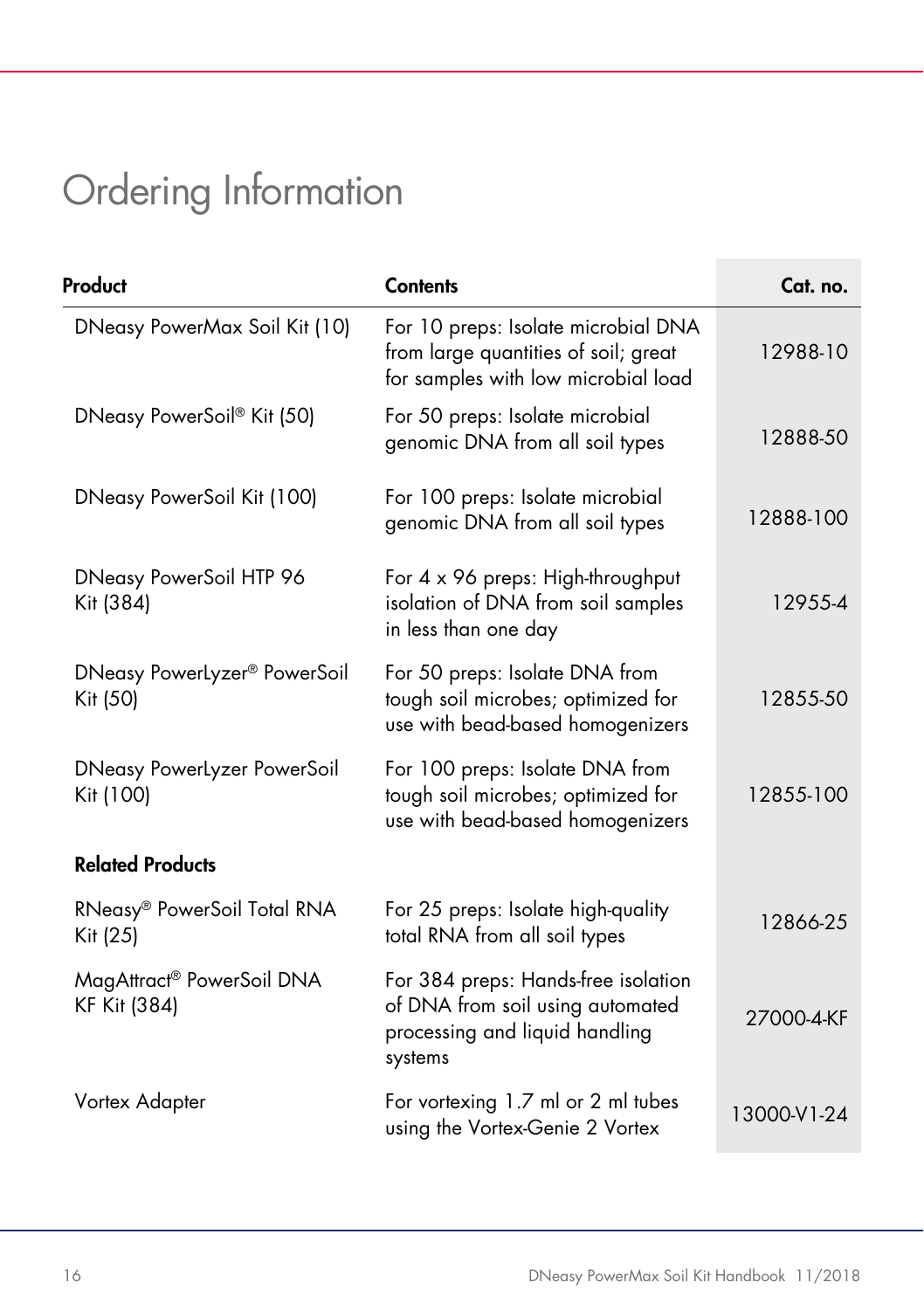For up-to-date licensing information and product-specific disclaimers, see the respective QIAGEN kit handbook or user manual. QIAGEN kit handbooks and user manuals are available at [www.qiagen.com](http://www.qiagen.com/) or can be requested from QIAGEN Technical Services or your local distributor.

### <span id="page-16-0"></span>Revision History

#### Document Revision History

R2 11/2018 Added Important Note on centrifugation.

#### Limited License Agreement for DNeasy PowerMax Soil Kit

Use of this product signifies the agreement of any purchaser or user of the product to the following terms:

- 1. The product may be used solely in accordance with the protocols provided with the product and this handbook, and for use with components contained in the kit only. QIAGEN grants no license under any of its intellectual property to use or incorporate the enclosed components of this kit with any components not included within this kit except as described in the protocols provided with the product, this handbook, and additional protocols available at [www.qiagen.com](https://www.qiagen.com/us/). Some of these additional protocols have been provided by QIAGEN users for QIAGEN users. These protocols have not been thoroughly tested or optimized by QIAGEN. QIAGEN neither guarantees them nor warrants that they do not infringe the rights of third-parties.
- 2. Other than expressly stated licenses, QIAGEN makes no warranty that this kit and/or its use(s) do not infringe the rights of third-parties.
- 3. This kit and its components are licensed for one-time use and may not be reused, refurbished, or resold.
- 4. QIAGEN specifically disclaims any other licenses, expressed or implied other than those expressly stated.
- 5. The purchaser and user of the kit agree not to take or permit anyone else to take any steps that could lead to or facilitate any acts prohibited above. QIAGEN may enforce the prohibitions of this Limited License Agreement in any Court, and shall recover all its investigative and Court costs, including attorney fees, in any action to enforce this Limited License Agreement or any of its intellectual property rights relating to the kit and/or its components.

For updated license terms, see www.aiagen.com

Trademarks: QIAGEN®, Sample to Insight®, DNeasy®, RNeasy®, MagAttract®, PowerLyzer®, PowerMax®, PowerSoil®, Inhibitor Removal Technology® (QIAGEN Group), Vortex-Genie® (Scientific Industries). Registered names, trademarks, etc. used in this document, even when not specifically marked as such, are not to be considered unprotected by law.

11/2018 HB-2259-002 © 2018 QIAGEN, all rights reserved.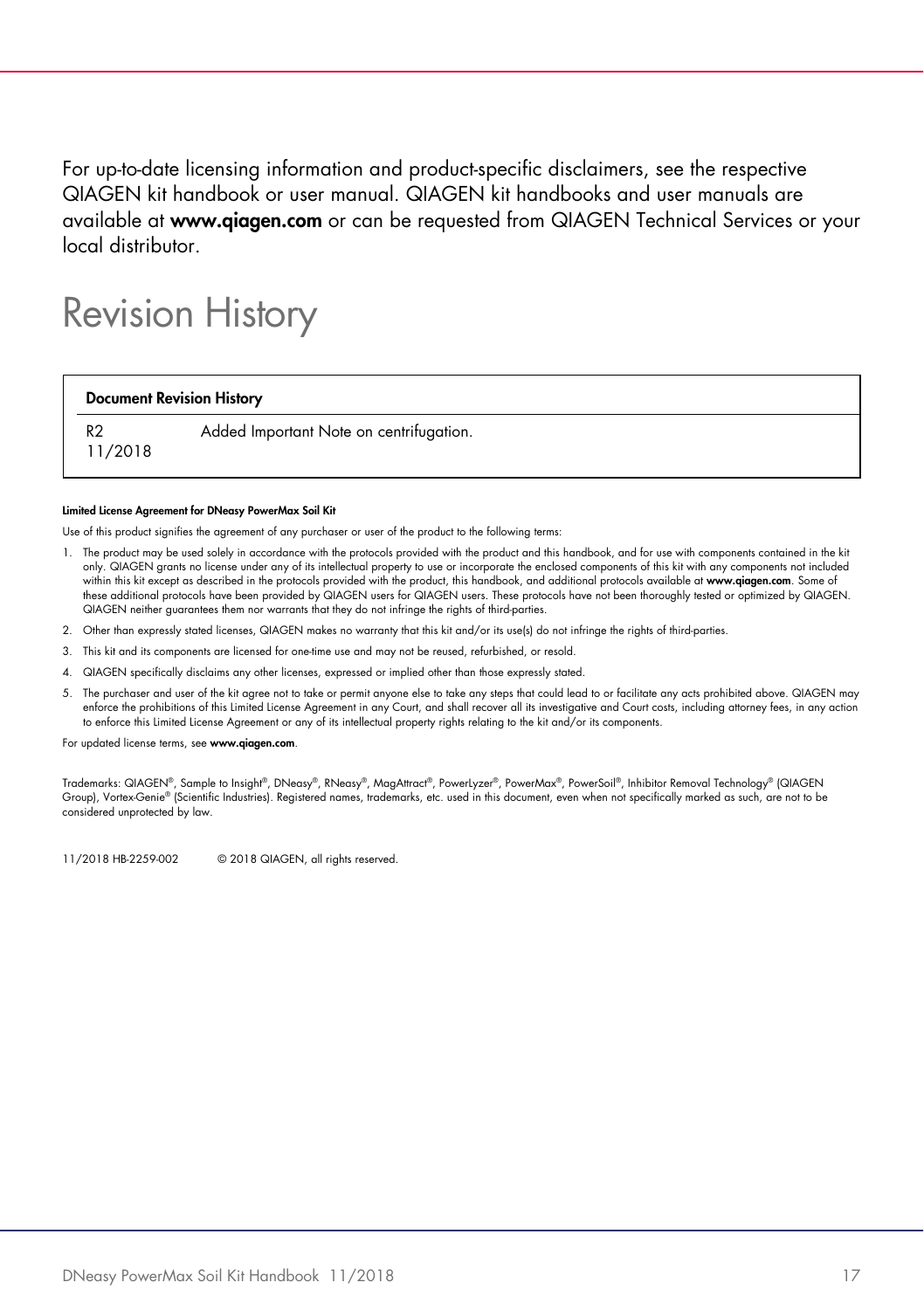**Notes**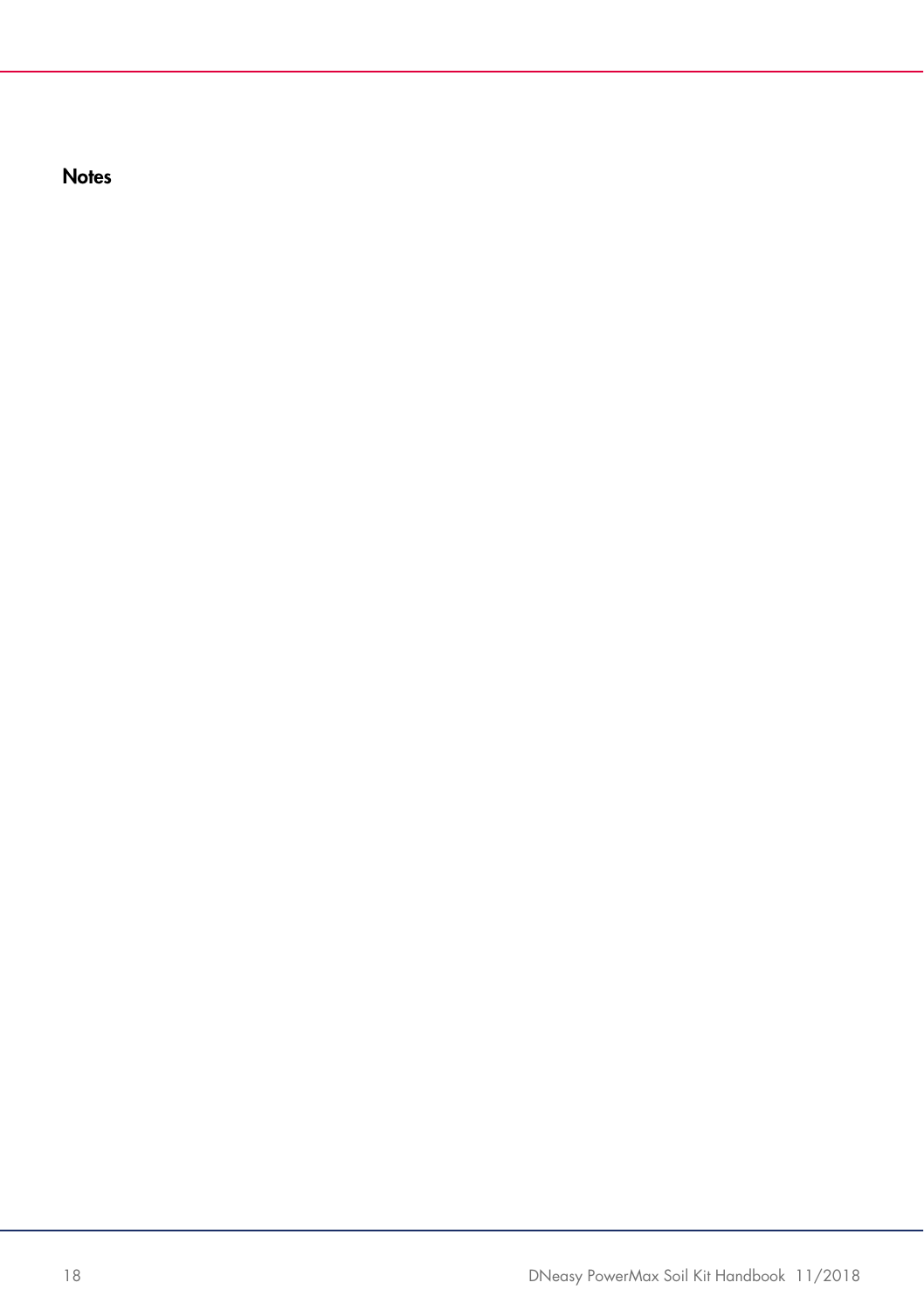**Notes**